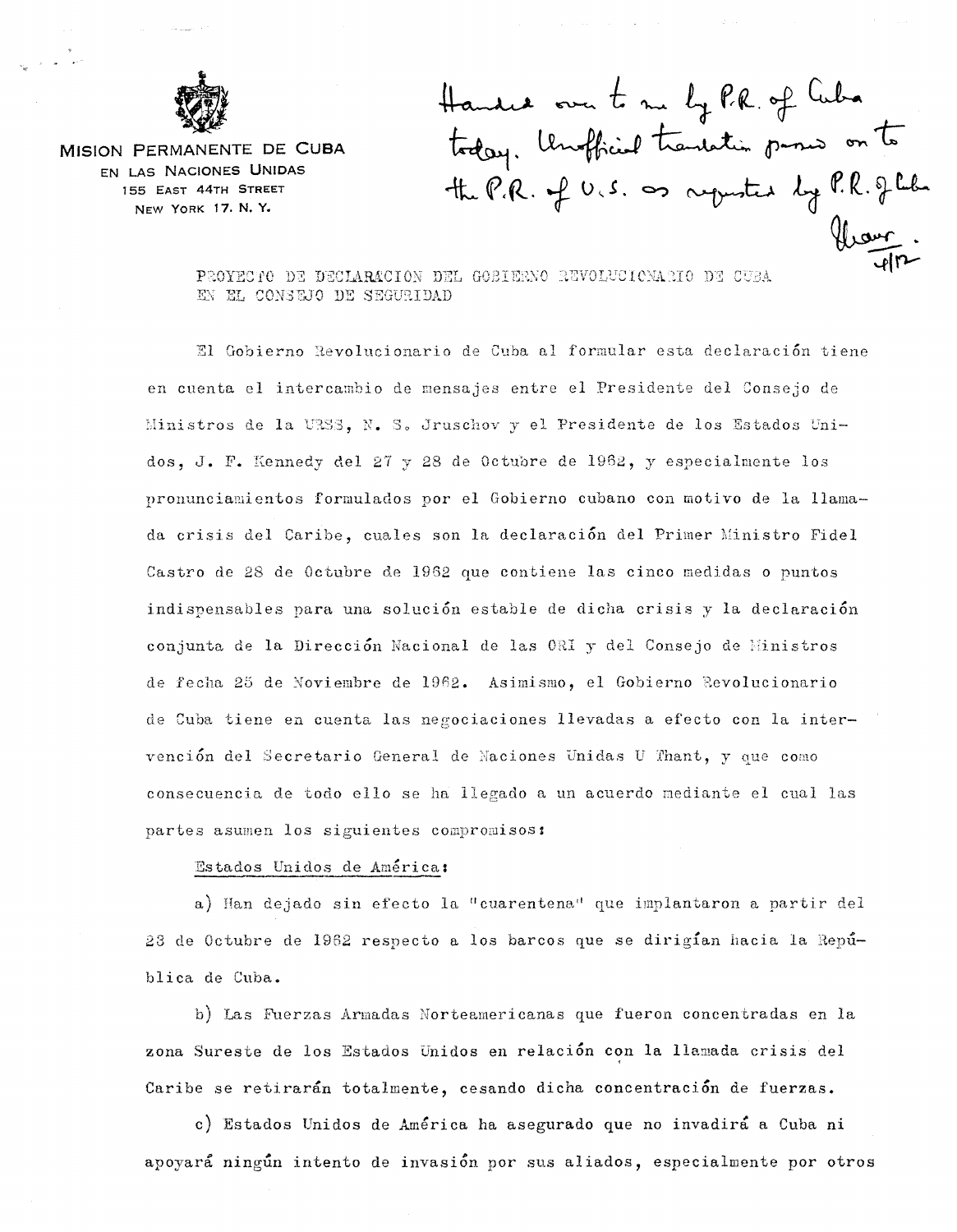### Unofficial translation

Permanent Mission of Cuba to the United Nations

### DRAFT DECLARATION BY THE REVOLUTICNARY GOVERNMENT OF CUBA IN THE SECURITY COUNCIL

In making this declaration the Revolutionary Government of Cuba takes into account the exchange of messages between Mr. N.S. Khrushchev, Chairman of the Council of Ministers of the USSR, and Mr. J.F. Kennedy, President of the United States, on 27 and 28 October 1962 and, more particularly, the statements made by the Cuban Government regarding the so-called Caribbean crisis, namely, the declaration of Prime Minister Fidel Castro of 28 October 1962 containing the five meaeures or points essential for a stable solution of this crisis and the joint declaration of the National Directorate of the ORI and the Council of Ministers, of 25 November 1962. The Revolutionary Government of Cuba also takes into account the negotiations carried out through the mediation of U Thant, Secretary-General of the United Nations, and the fact that as a result of all this an agreement has been reached whereby the parties assume the following obligations:

#### The United States of America:

a) The United States has lifted the "quarantine" which it imposed with effect from 23 October 1962 on ships proceeding towards the Republic of Cuba.

b) The United States Armed Forces which were concentrated in the South-eastern area of the United States in connection with the so-called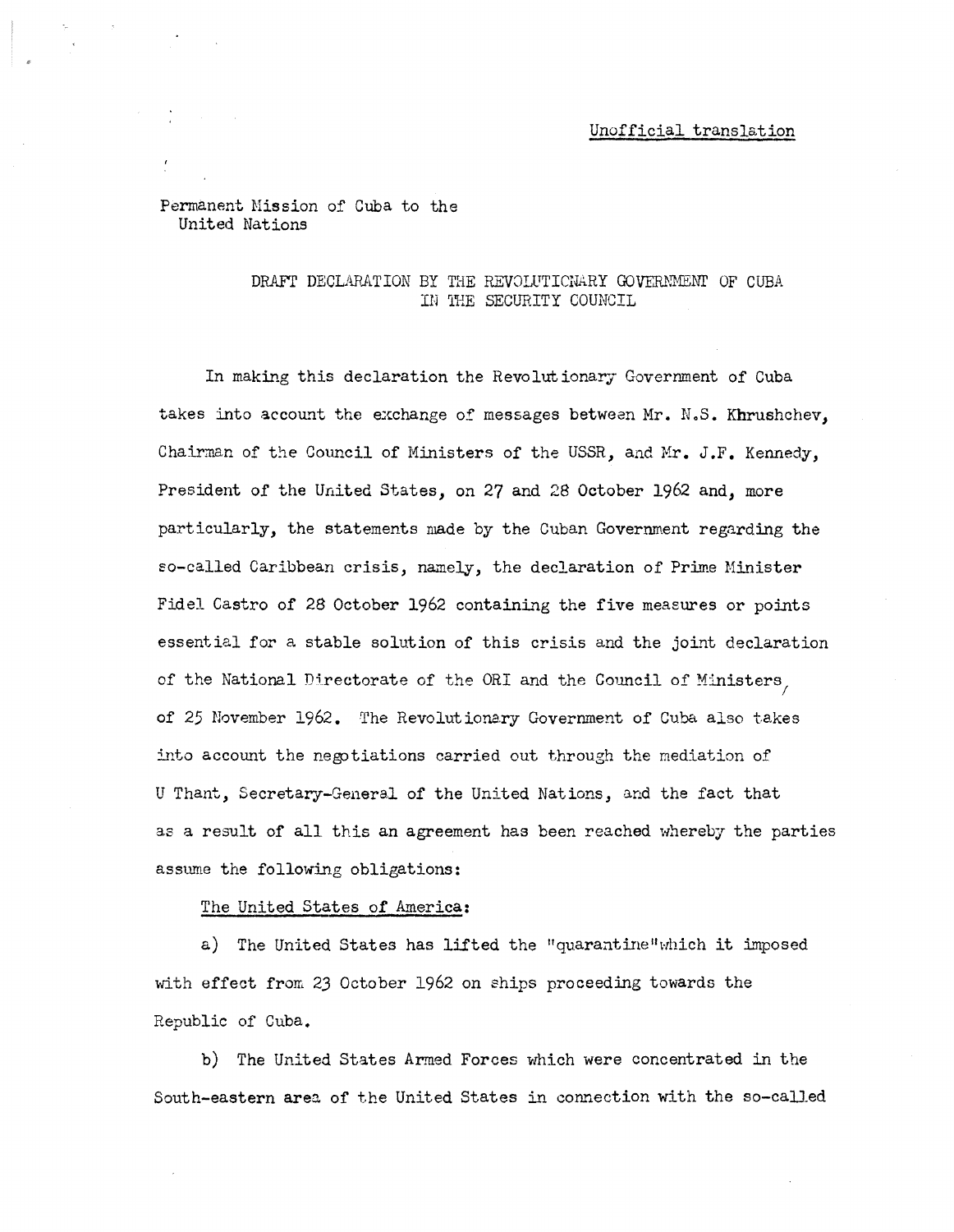Caribbean crisis will be completely withdrawn, the said concentration of forces thereby ceasing.

c) The United States of America has given an assurance that it will not invade Cuba or support any plan for an invasion by its allies and especially by other countries of the Western Hemisphere.

d) The United States of America will strictly respect the sovereignty of the Republic of Cuba and the inviolability of its frontiers, including its air space and territorial waters, and will not interfere in the internal affairs of the Republic of Cuba.

e) The United States vill take all necessary steps to ensure the cessation, both in the territory of the United States and in that of other States of the Western Hemisphere, of all subversive activities against the Republic of Cuba, the launching of weapons and explosives by air and sea, the organization of invasions and the infiltration of spies and saboteurs.

f) The United States will not cbstruct the development of free trade and other economic relations between the Republic of Cuba and other countries, all measures and endeavours implying economic pressure against Cuba being considered terminated.

g) The Government of the United States has undertaken to open talks with the Government of the Republic of Cuba to discuss the future evacuation of the United States naval base existing at Caimanera, Guantanamo.

h) The Government of the United States has agreed to the proposal for the establishment of United Nations control posts in the countries of the Caribbean Sea area, including the corresponding part of the United States.

 $-2-$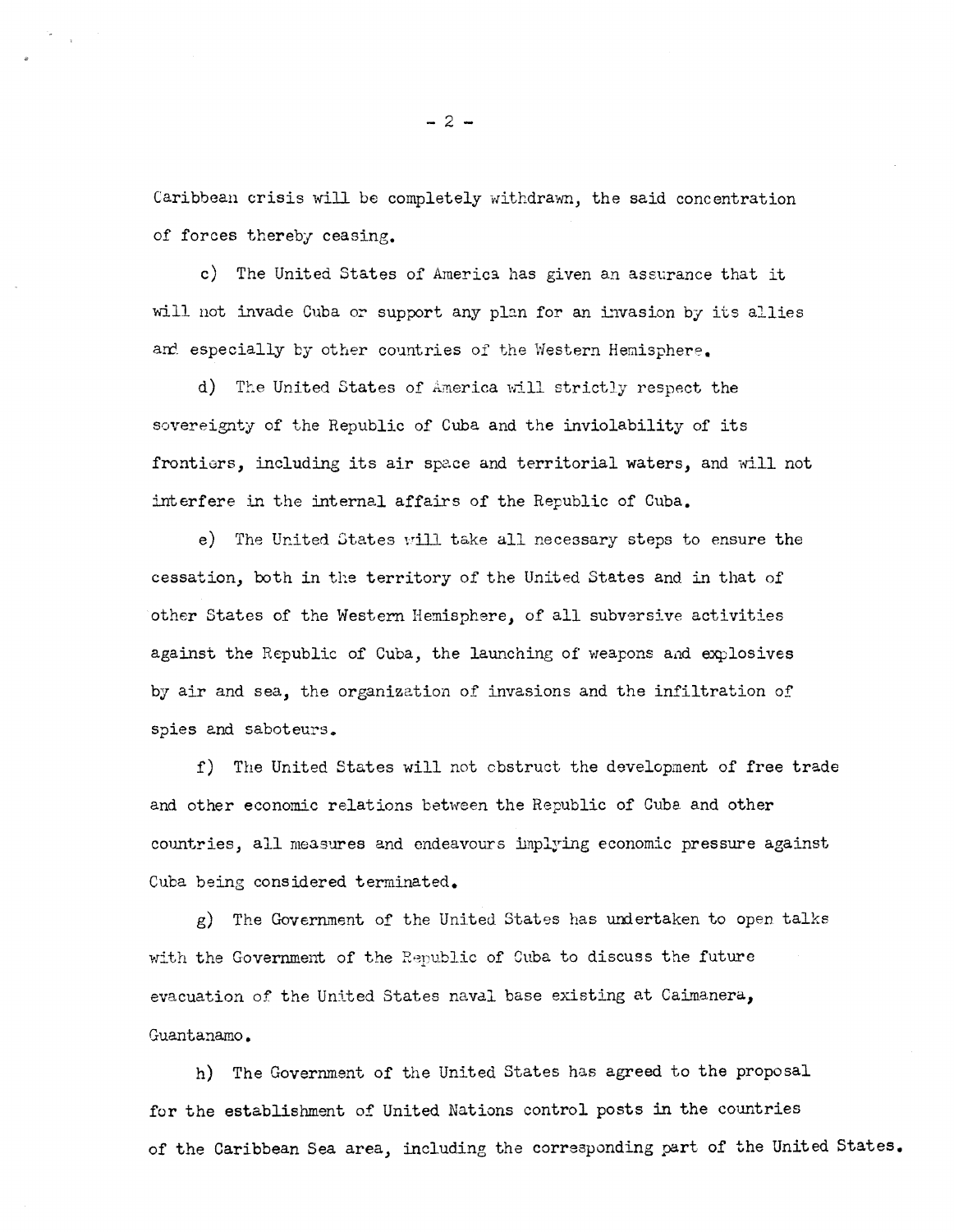The implementation of this proposal would meet the need for the verification of the fulfilment of the obligations contracted by the three countries.

The Government of the USSR, bearing in mind that the United States of America has assumed the obligations set forth above, agreed as follows:

a) To withdraw from Cuba under appropriate control the rocket weapons which were described by the President of the United States in the exchange of messages as "offensive", namely, the medium-range ballistic missiles with nuclear warheads.

b) The USSR subsequently declared its agreement to withdraw the IL-28 bombers from Cuba.

c) The USSR also declared that it was prepared to withdraw the military personnel servicing the above-mentioned rocket weapons and IL-28 aircraft.

d) The USSR further declared that it would not introduce into the territory of the Republic of Cuba the weapons concerning the withdrawal of which agreement was reached, namely, medium-range ballistic missiles with nuclear warheads and IL-28 bombers.

The Government of the Republic of Cuba, bearing in mind the obligations contracted by the United States of America, declares:

a) That it has not obstructed the withdrawal of the rocket weapons agreed to by the Soviet Union, nor will it obstruct the withdrawal of the IL-28 bombers from the territory of the Republic of Cuba.

b) It reiterates that the basis of its foreign policy consists in <sup>a</sup> strict compliance with the principles of the United Nations Charter,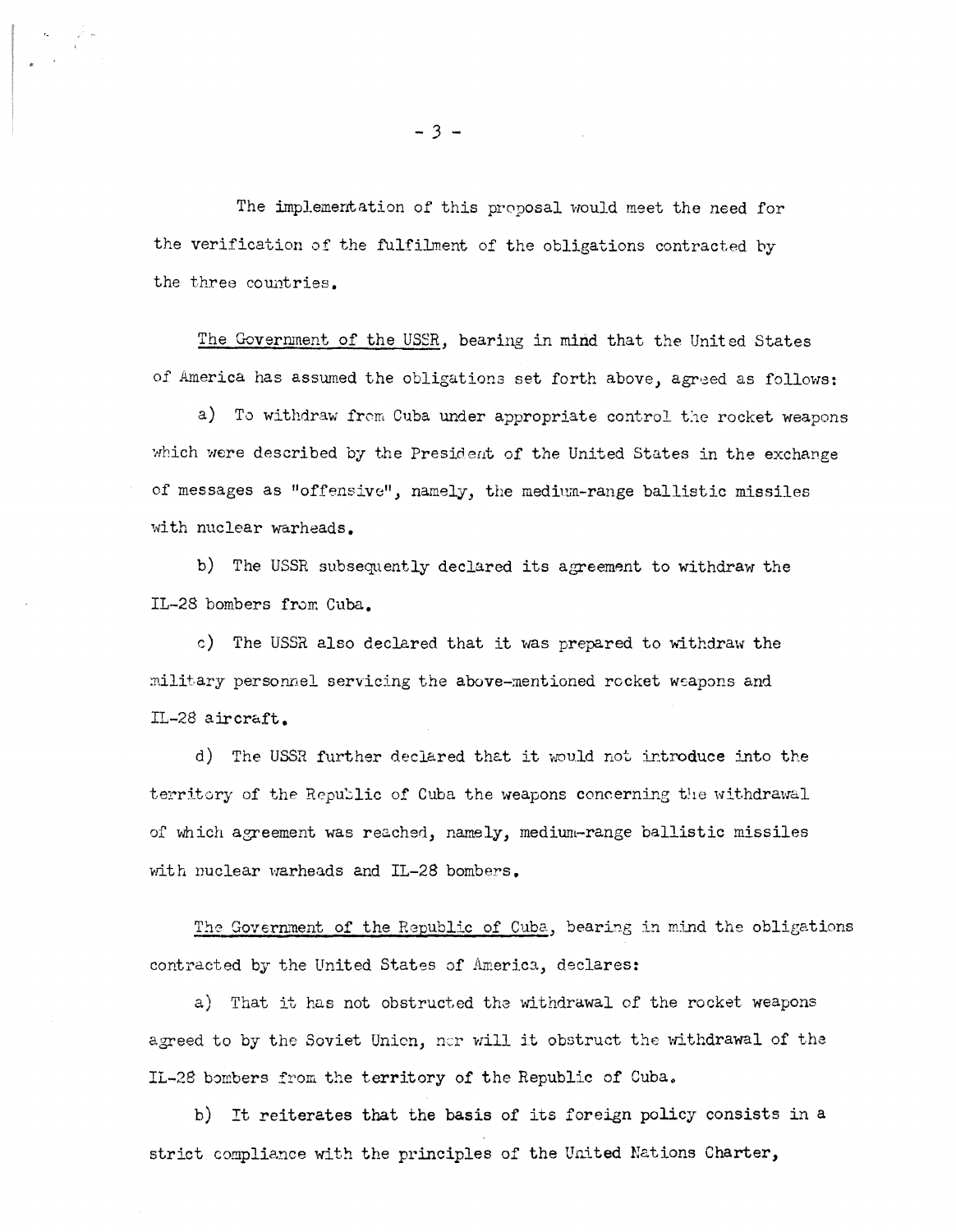including that of non-interference in the internal affairs of other States.

c) The Government of the Republic of Cuba also accepts the proposal for the establishment of United Nations control posts in the countries of the Caribbean Sea area, including the corresponding part of the United States.

Further, as an alternative, the Government of Cuba would agree to any other system of multiple verification in the Caribbean Sea area including the corresponding territory of the United States, as a means of checking the fulfilment of the obligations assumed by the three Governments.

The Government of Cuba reiterates its firm determination to solve all conflicts and tensions which may arise and exist between Cuba and the other countries of the Western Hemisphere through peaceful negotiations in which the sovereignty of the Republic of Cuba is fully respected.